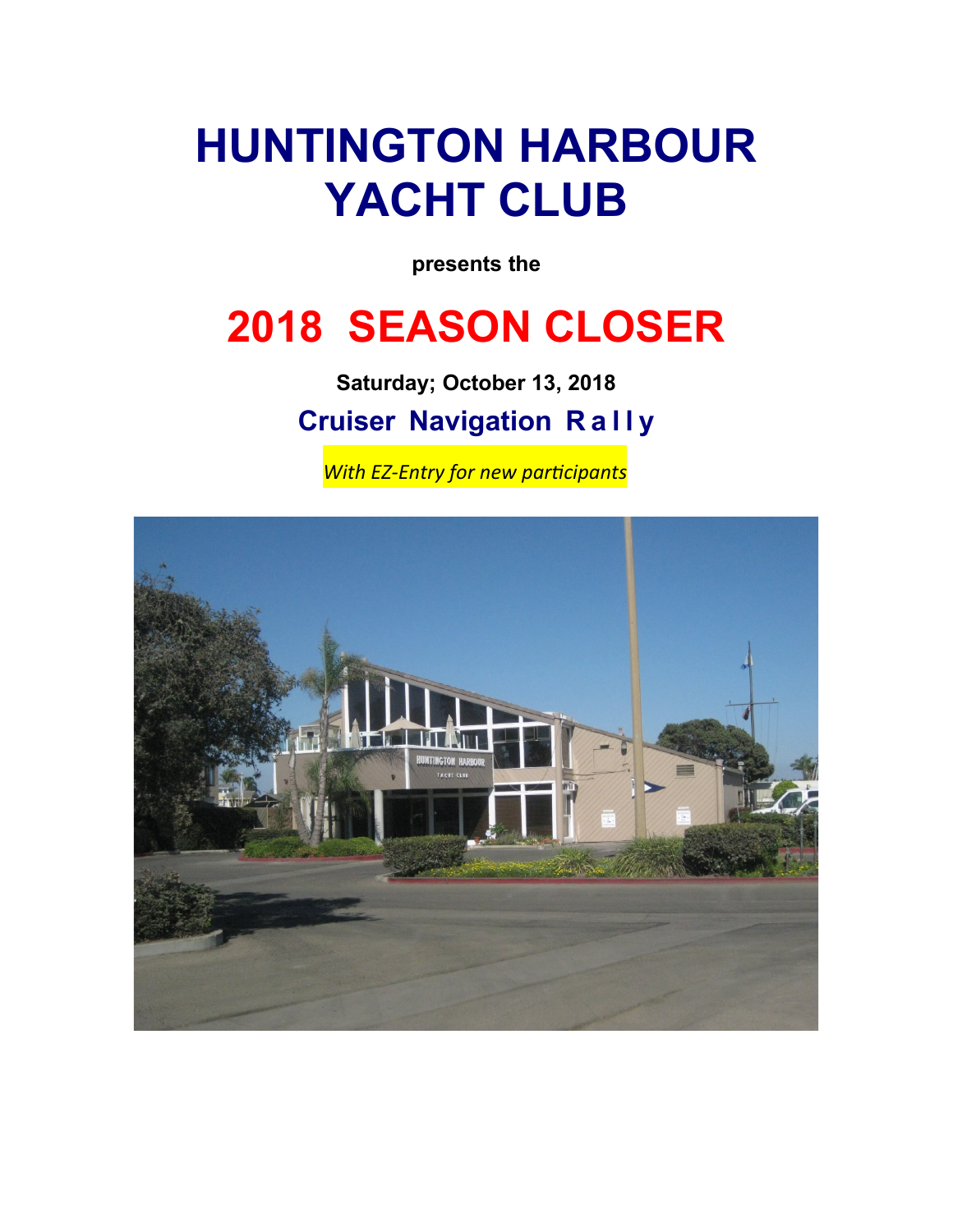## **SEASON CLOSER**

## **Hosted By**

## **HUNTINGTON HARBOUR YACHT CLUB**

#### Saturday - October 13 $^{\text{th}}$ , 2018

|                                                   | Sponsored by: ------------ Huntington Harbour Yacht Club                                                                                                                                                                      |
|---------------------------------------------------|-------------------------------------------------------------------------------------------------------------------------------------------------------------------------------------------------------------------------------|
| Sanctioned by: ------------ SCCA & NACA           |                                                                                                                                                                                                                               |
|                                                   | Eligibility: ------------------- All members of SCCA member clubs per SCCA Rules.<br>Points for: ----------------- SCCA Fall Series, Top Ten, Bathke, Bobrick, Brugman,<br>Simonson Club Trophy, Lurie First-Year Racer, NACA |
|                                                   | Trophies: ------------------ SCCA Season Closer Perpetual; Keeper Trophies in<br>accordance with SCCA rules.                                                                                                                  |
|                                                   | Rules: ----------------------- SCCA Cruiser Navigation Contest Rules online at:<br>http://socalcruiserassociation.org/images/master-rules<br>and by-laws.pdf                                                                  |
|                                                   | Skipper's meeting: -------None. Scan or take a photo of Predicted Log and email<br>to Scorer: admiral@ktb.net anytime before start of Rally.                                                                                  |
| Easy Entry Meeting:                               | Huntington Harbour YC, Wednesday Oct. 10 at 1830.<br>Attendance optional.                                                                                                                                                     |
|                                                   | Actual Logs: -------------- Use attached form. Turn in the Actual log by scanning or<br>taking a photo of Actual Log and email to Scorer:<br>admiral@ktb.net before 1300.                                                     |
|                                                   | Contest committee:---- Chairpersons: Bill and Ann McCormick at 626-375-4208.                                                                                                                                                  |
|                                                   | Committee boat:--------- INAMORATA: Monitors VHF 71 for rally communications<br>and VHF 16 for safety.                                                                                                                        |
|                                                   | Scorer: --------------------Tom Collins - 818-383-6292.                                                                                                                                                                       |
|                                                   | Observers: ----------------To be provided by skipper per SCCA Rules.                                                                                                                                                          |
|                                                   | Berthing:-------------------See "Reservations" page for details of berthing and dinner.                                                                                                                                       |
|                                                   | Dinner & awards:--------Cocktails at 1830 followed by Dinner and awards at 1930.                                                                                                                                              |
| Dinner Dress:------------ Blazers (ties optional) |                                                                                                                                                                                                                               |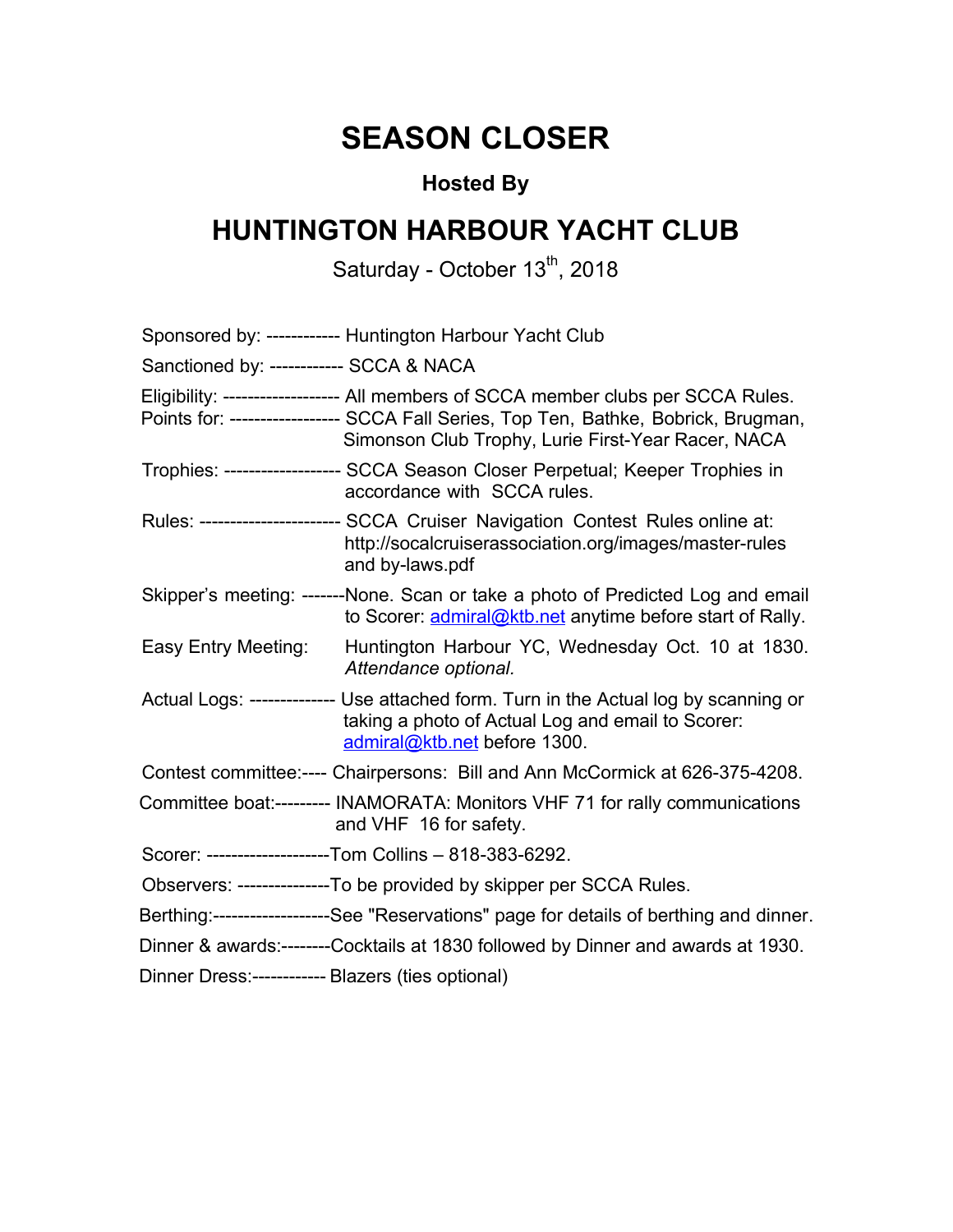## **Season Closer Cruiser Navigation Contest**

### Hosted by…**Huntington Harbour Yacht Club**

Saturday - October 13 $^{\text{th}}$ , 2018

#### **The Course:**

| Seal Beach Municipal Pier                                | 100-150 yards stbd |
|----------------------------------------------------------|--------------------|
| Eastend LB Breakwater light FIG 6s 43ft 5M "1" HORN      | 100 yards port     |
| West Measured Mile Marker                                | 75 yards port      |
| West end LB Breakwater light FI R 2.5s 41ft 5M "2"       | 75 yards port      |
| <b>Comer-Middle Breakwater</b>                           | 75 yards port      |
| FIG 2.5s 26ft 5M "9"                                     | 75 yards port      |
| Buoy G "3" FI G 4s                                       | 50 yards port      |
| Northwest Marker Island Freeman                          | 150 yards stbd     |
| Buoy R "2" FI R 4s                                       | 50 yards stbd      |
| Island Grissom East Marker (Lighted)                     | 75 yards port      |
| Belmont Pier - as-a-range                                | 200 yards port     |
| Island Chaffee Northernmost Marker (Lt)                  | 75 yards stbd      |
| Alamitos Bay West Jetty Light FI G 2.5s 16ft 4M "1" BELL | 200 yards port     |
|                                                          |                    |

#### **Notes & Rules:**

- 1. Start Time: Start at skipper's discretion so as to turn in logs by email before 1300 hours (Scan or photograph of Actual Log e-mailed to admiral@ktb.net).
- 2. Contest prepared using chart:  $18749 44<sup>th</sup>$  Ed. No handicap will be used in scoring.
- 3. Official distance: 15.1 nautical miles (may vary depending on distance off the marks).
- 4. If interfering ship traffic is encountered, a time out may be called. Call time-in at the same place or return to last called mark. Note details and clock times on back of log.
- 5. Rally communications: All vessels shall monitor VHF 71 during the Rally.
- 6. All equipment aboard the vessel may be used including GPS, speed, chart plotters, etc., except that which is prohibited in item 7 below.
- 7. Use of the following data is prohibited: clock time, elapsed time, or ETA from any source.
- 8. Distances off of fixed structures should be considered as minimum (as well as maximum) to avoid chance of grounding or coming close to swimmers or fishermen at Belmont Pier.
- 9. This contest allows an open log where during the regatta the skipper may view all times that are recorded on the actual Log.
- 10. Skippers should announce: "Five minutes to start" on VHF-71 if other vessels are in the area.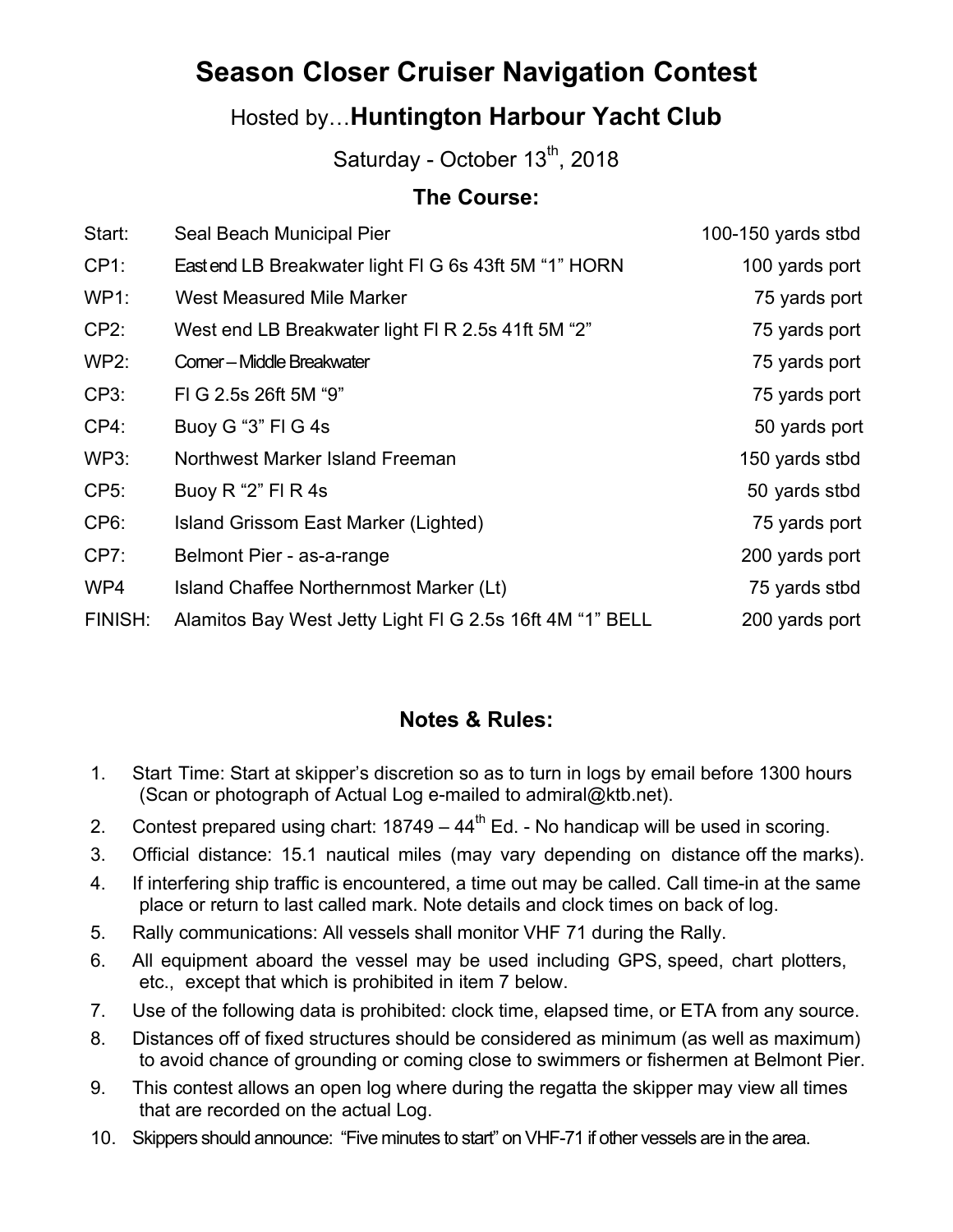*Copy, paste, and complete this form in an e-mail to Bill McCormick at [seament4@aol.com](mailto:seament4@aol.com)*

## **RESERVATIONS**

### **HHYC SEASON CLOSER 2018**

Cruiser Navigation Rally

Saturday; October 13<sup>th</sup>, 2018

If slips are needed, please also include boat length and beam and contact Bill McCormick directly at 626-375-4208

\_\_\_\_\_\_\_\_\_\_\_\_\_\_\_\_\_\_\_\_\_\_\_\_\_\_\_\_\_\_\_\_\_\_\_\_\_\_\_\_\_\_\_\_\_\_\_\_\_\_\_\_\_\_\_\_\_\_\_\_\_

Please reserve dinner for persons at the HHYC Season Closer awards dinner on Oct. 13. Please indicate dinner choice quantities: teriyaki glazed mahi-mahi\_\_\_ , filet mignon \_\_\_ .

Cocktails at 1830, Dinner at 1930. \$38 each, pay at the door.

*Copy, paste, and complete this form in an e-mail to Bill McCormick at [seament4@aol.com](mailto:seament4@aol.com)*

*Please return this reservation by Tuesday, October 9th so we can plan for the dinners.*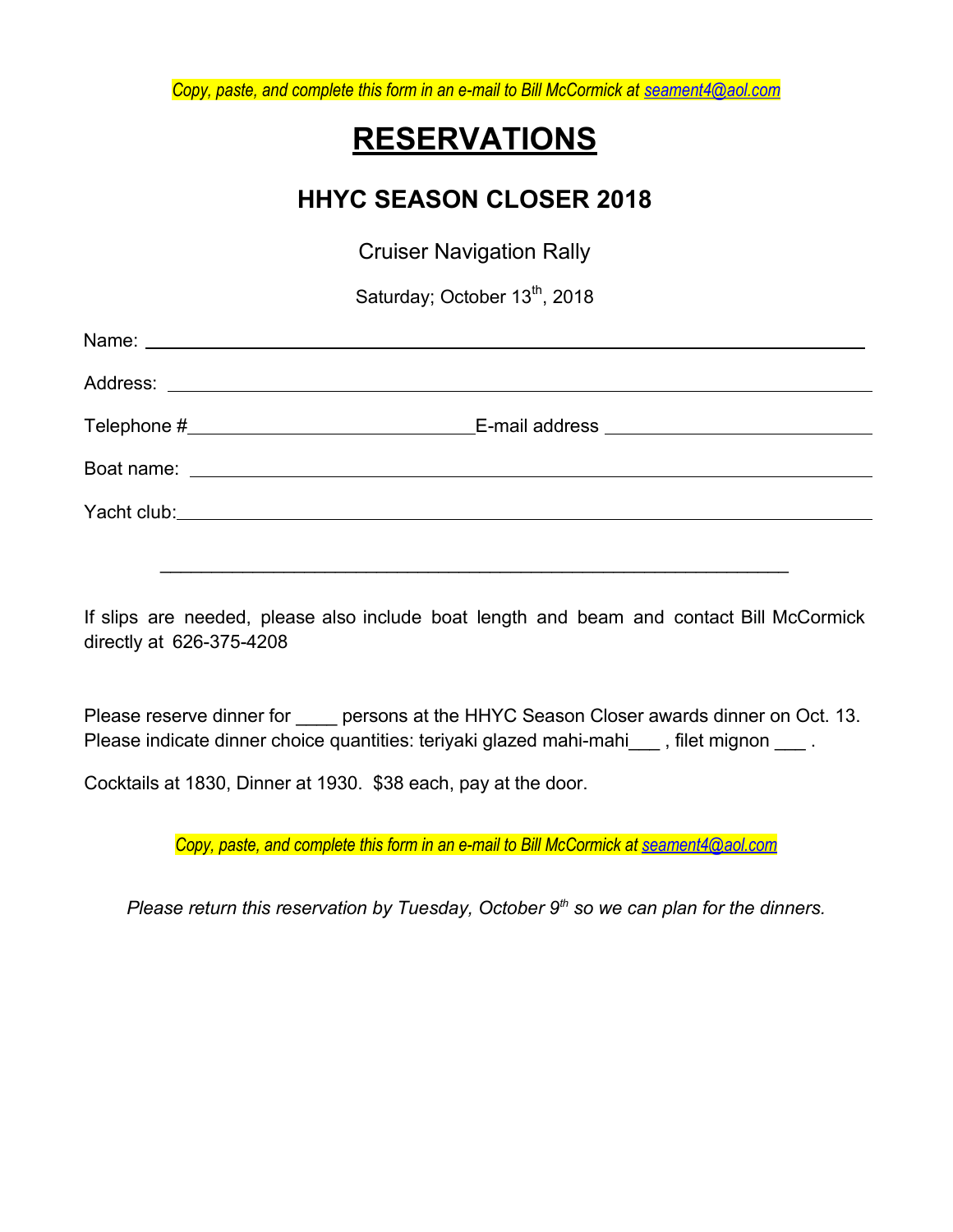# **2018 HHYC Season Closer EZ Entry**

A special feature of this year's Season Closer is the provision for Easy-Entry level contestants to enter without the need to run a measured mile in advance to determine the boat's speed or to prepare and submit a predicted log!

It's simple! All you have to do is run the course at the speed you normally cruise. Use your GPS to set your desired speed. You should write that speed down on the front of the log sheet. Your observer will record your times on the Actual Log as you pass the course check points.

After your Actual Log is turned in, the Committee will use your desired speed to prepare a prediction for your boat for the course. Then they'll compare your actual log times with the predicted times to figure your score.

It's that simple! Come out and join in the fun. You'll have a good chance of receiving a trophy at the awards banquet Saturday night.

Contact Bill McCormick or Tom Collins for further information or with any questions.